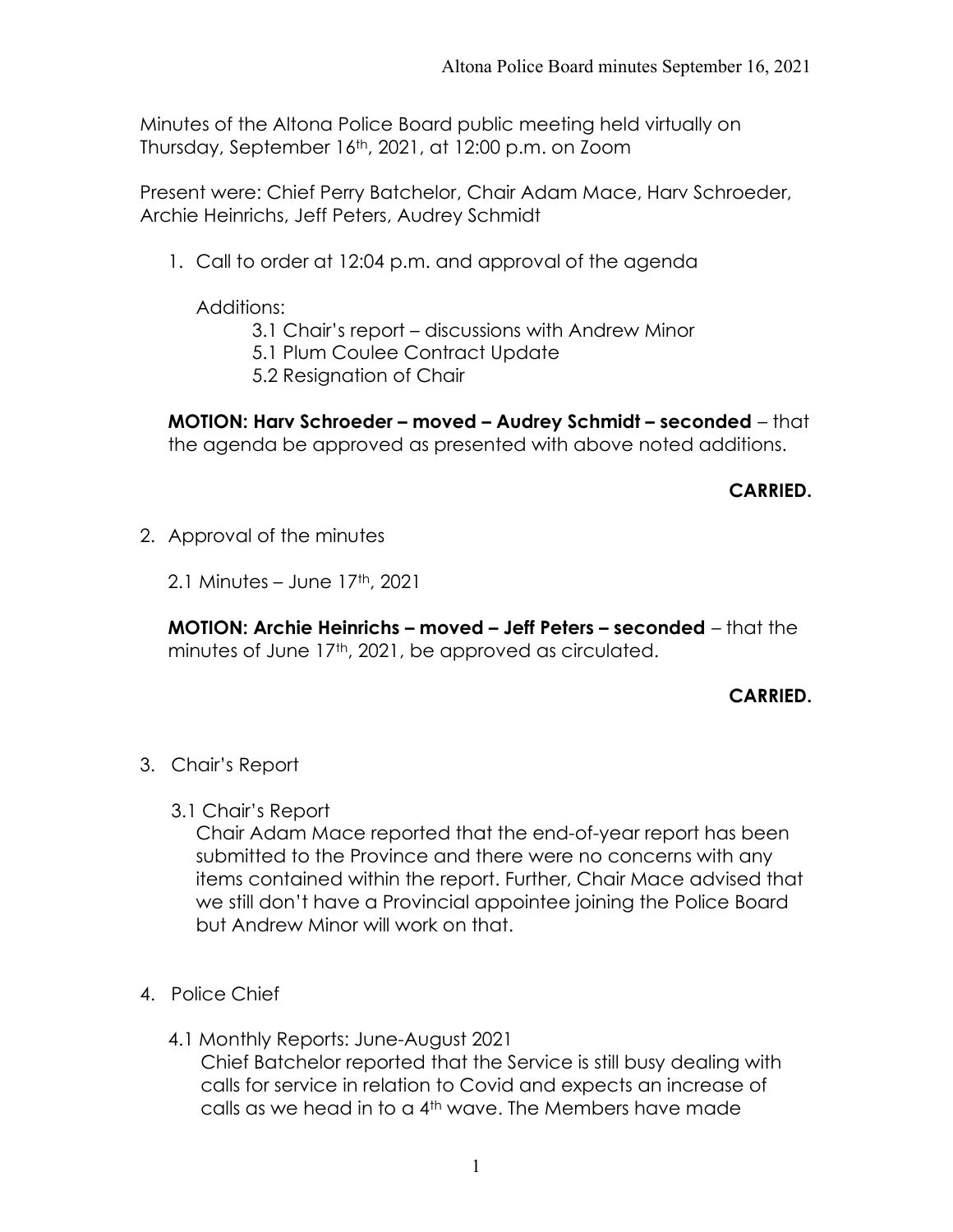attempts to educate the public in terms of Public Health orders and we are now under direction to enforce the same.

Chief Batchelor further reported that fraud is on the rise, along with theft and mental health calls.

Chief Batchelor is pleased to see that our Community is mostly doing well in terms of following the Public Health Orders.

4.2 Cst. Dueck Resignation/New Hire

Constable A. Dueck has resigned from the Service and Chief Batchelor reported that we have started a round of hiring. He further reported that the number of applications submitted is lower than previous competitions and contributes that directly to Covid. The competition has now closed and Chief Batchelor reports there have been a few strong candidates.

Chief Batchelor further reported that Altona Police Service was able to sell some of its equipment to Winkler Police Service as the uniform and it's components are very similar, aside from the patches.

MOTION: Archie Heinrichs – moved – Audrey Schmidt – seconded – the approval of Chief's reports as presented.

## CARRIED.

5. New Business

 5.1 Plum Coulee Contract Harv Schroeder reported that the contract with Plum Coulee expires at the end of this year and, although not confirmed, contract would be signed for an additional year.

 5.2 Resignation of Chair Chair Adam Mace announced that he is stepping down as Chair of the Police Board and today's meeting would be his last.

**MOTION:** Official resignation of Chair Adam Mace – tendered and accepted by all Board Members.

MOTION: Adam Mace – moved – Harv Schroder – seconded – that Audrey Schmidt be named as the new Police Board Chair.

Audrey Schmidt confirmed that her name can stand.